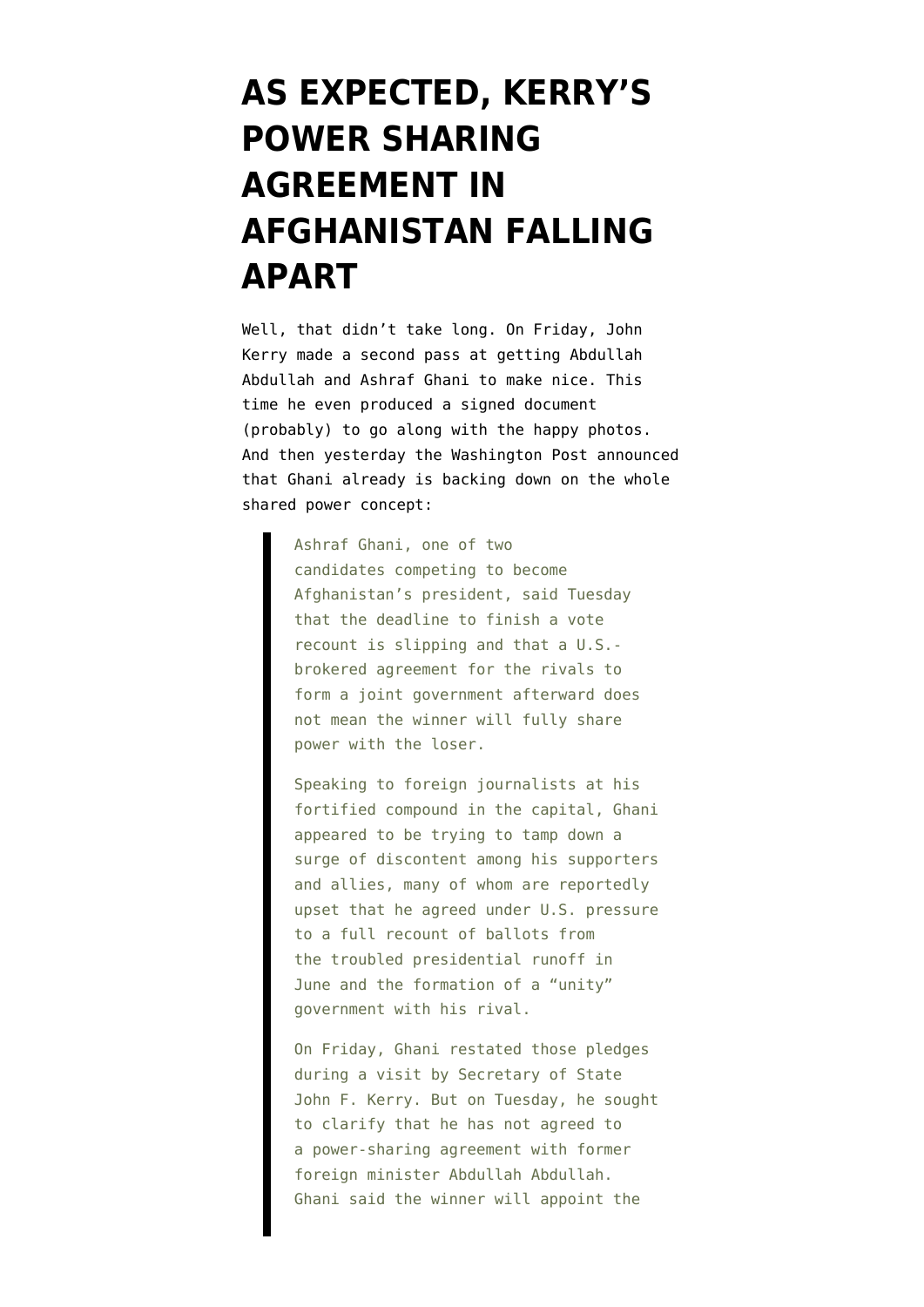loser "by decree" as a chief executive to serve "at the discretion of the president." Abdullah has demanded more authority if he loses.

After a false start earlier, the work on [developing the real power sharing agreement was](http://www.tolonews.com/en/afghanistan/15935-candidates-joint-committee-to-begin-work-on-wednesday) [slated to start today](http://www.tolonews.com/en/afghanistan/15935-candidates-joint-committee-to-begin-work-on-wednesday):

> The joint committee assigned by the two presidential candidates and expected to hash out the details of their powersharing agreement is expected to begin its work on Wednesday, according to representatives of both campaigns.

> The joint committee was initially expected to start work last Saturday, a day after the three article declaration about the broad structure of the national unity government was signed by both candidates. However, disagreements over the join committee were said to have stalled the start of negotiations until now.

Abullah Abdullah's First Vice President, Mohammad Khan, has said on that the committee will have a total of thirty members representing both candidates. According to Fizullah Zaki, a spokesman for Ashraf Ghani Ahmadzai's team, both teams nominated 15 representatives on Tuesday.

With 15 negotiators on each side, I would expect that the first week or two of the negotiations will resolve such crucial issues as the shape of the table and the length of the breaks between sessions. They might also want to make a "no punching" rule, as there appears to have been [another fight today while ballots were being](http://www.khaama.com/physical-clash-reported-among-abdullah-and-ghani-observers-8432) [reviewed.](http://www.khaama.com/physical-clash-reported-among-abdullah-and-ghani-observers-8432) It's hard to see how Kerry could make a third trip to put the power sharing back on course since the first two have been such spectacular failures.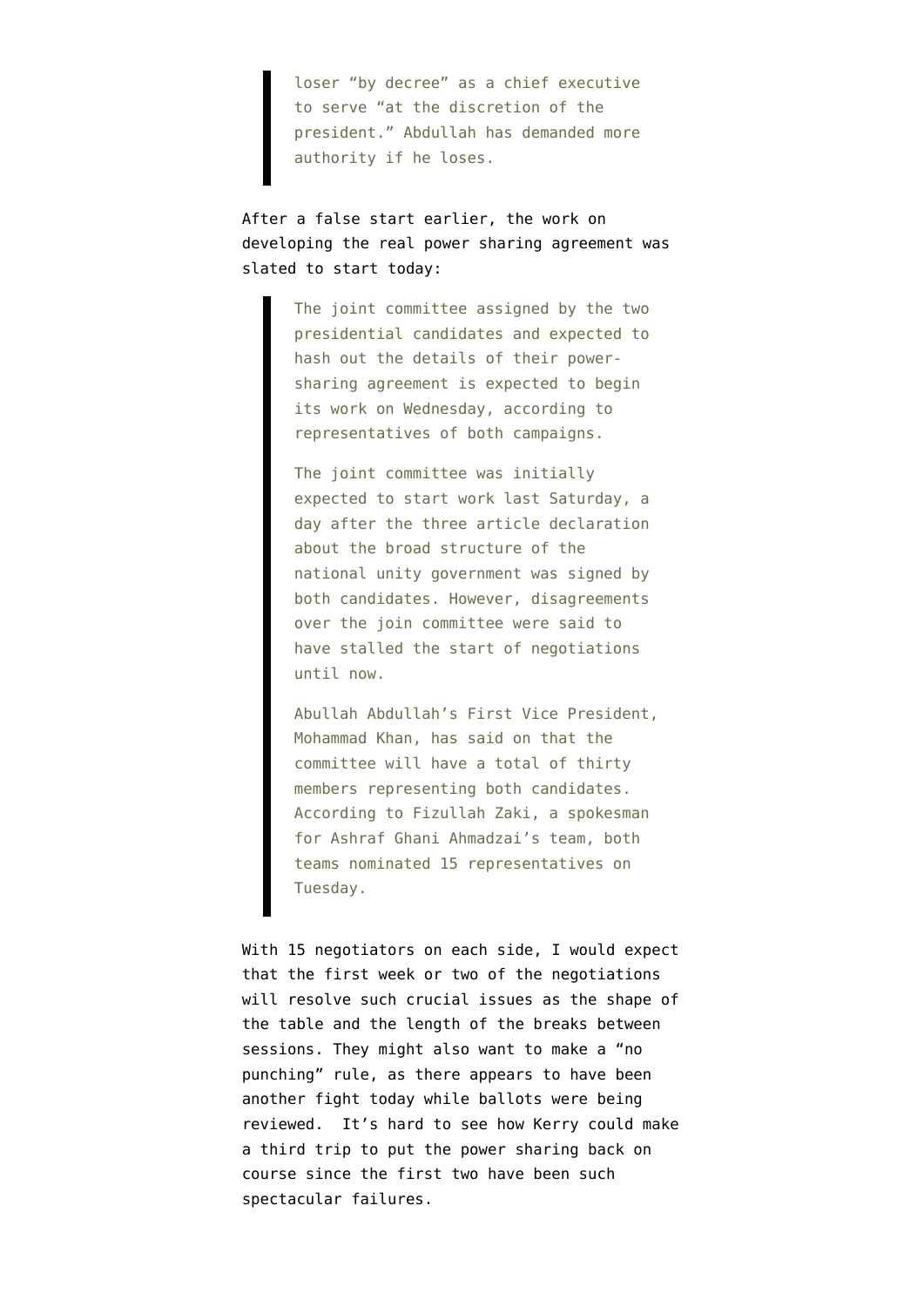Combining the poor outlook for a power sharing agreement with the continued disruptions in auditing ballots puts the next "[deadline"](http://www.tolonews.com/en/afghanistan/15928-nato-says-future-role-depends-on-election-ending-soon-) in a huge amount of doubt:

> The NATO coalition will be forced to make a decision on its continued role in Afghanistan without a Bilateral Security Agreement (BSA) in place if the Afghan presidential election does not meet a conclusion soon, NATO Secretary-General Andres Fog Rasmussen warned on Monday.

> The senior NATO official indicated continued military support, including a post-withdraw troop presence for training and advising purposes, as well as broader financial aid to Afghanistan, would likely be impossible if the BSA is not signed by a new Afghan president before the NATO summit begins on September 4.

> "Soon we will have to take tough decisions, because if there is not a legal basis for our continued presence in Afghanistan, we will have to withdraw everything by the end of this year and to do that we will have to start planning … very soon," Rasmussen told Reuters on Monday.

Obama has a very easy way out here. If there still is no resolution to the election by the time of the NATO summit, he can paint the decision to withdraw completely from Afghanistan as a NATO decision rather than a US decision. Yes, a number of earlier deadlines in this process have been ignored, but it is very hard to see how NATO would agree to remain in Afghanistan without a BSA signed by a new president. Although the neocons likely would return to Iraq-era "no permission slip needed" rhetoric urging Obama to keep troops there even without any other NATO allies, I don't seen how he would do that.